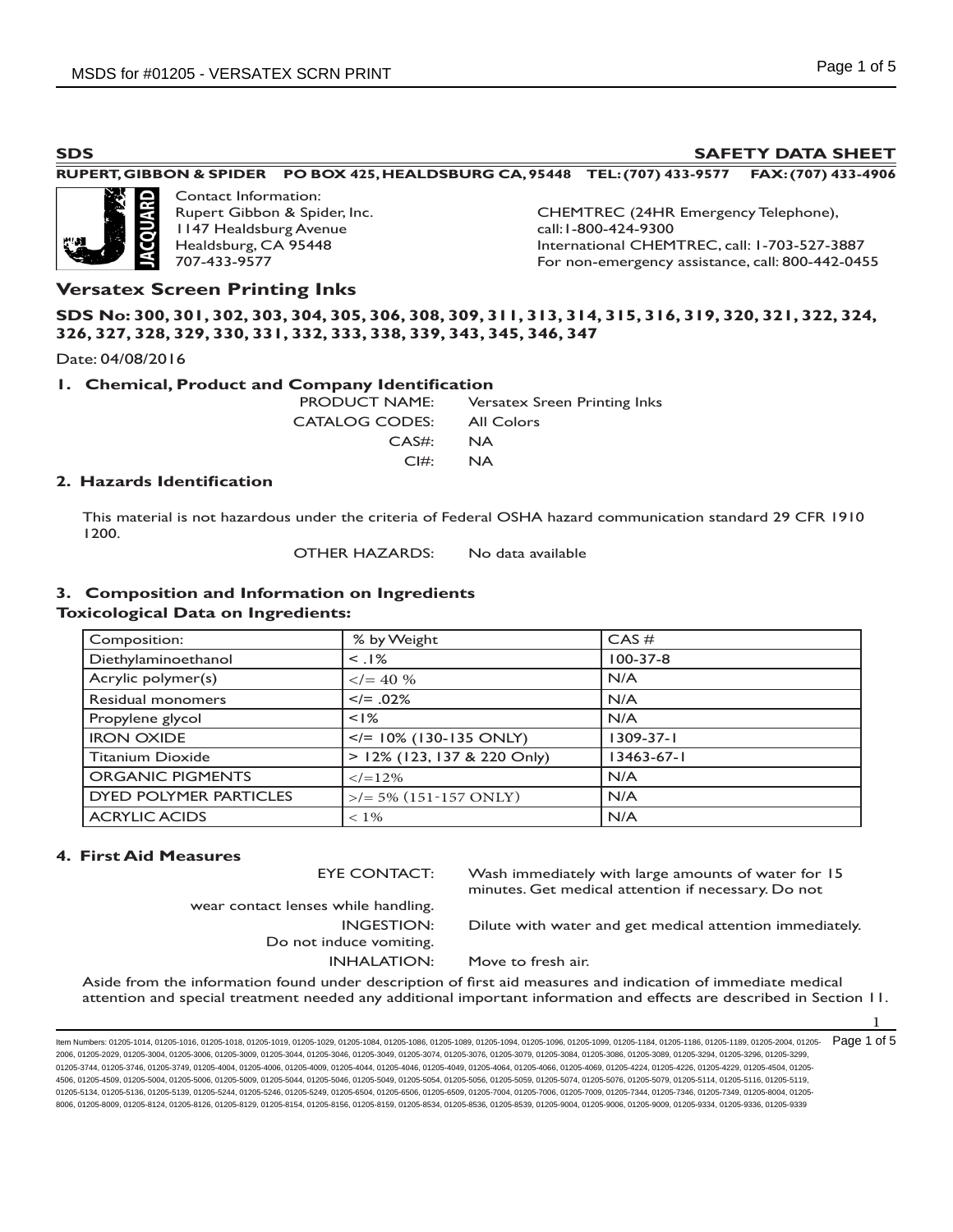**SDS SAFETY DATA SHEET RUPERT, GIBBON & SPIDER PO BOX 425, HEALDSBURG CA, 95448 TEL: (707) 433-9577 FAX: (707) 433-4906 Section 5: Fire and Explosion Data** FLAMMABILITY OF THE PRODUCT: Not Flammable AUTO-IGNITION TEMPERATURE: Unknown FLASH POINTS: Not combustable **Flammable Limits:** PRODUCTS OF COMBUSTION: NA FIRE HAZARDS IN PRESENCE OF VARIOUS SUBSTANCES: NA SPECIAL HAZARDS: (arising from the substance or mixture hazardous combustion products:) No data available UNUSUAL FIRE/EXPLOSION HAZARDS: Material in liquid form can splatter above 100 degrees Celsius or 212 degrees Fahrenheit. dried product can burn. SUITABLE EXTINGUISHING MEDIA: Use extinguishing media appropriate for surrounding fire. UNSUITABLE EXTINGUISHING MEDIA: No data available. ADVICE FOR FIREFIGHTERS FIREFIGHTING PROCEDURES: No data available SPECIAL PROTECTIVE EQUIPMENT FOR FIREFIGHTERS: Wear a self contained breathing apparatus and protective suit. **Section 6: Accidental Release Measures** PERSONAL PRECAUTIONS, PROTECTIVE EQUIPMEN<br>AND EMERGENCY PROCEDURES: Use personal protective equipment. keep people away from the spill or leak. Material may cause slippery conditions. ENVIRONMENTAL PRECAUTIONS: Caution keep spills and cleaning runoff out of municipal sewers and open bodies of water. METHODS AND MATERIALS FOR CONTAINMENT AND CLEANING Contain the spill immediately with inert material such as kitty litter, sand or earth. Transfer the spilled paint and solid material to separate suitable containers for recovery or responsible disposal. **Section 7: Handling and Storage** PRECAUTIONS FOR SAFE HANDLING: Avoid contact with eyes skin and clothing. Wash their release after handling. Keep jars and containers tightly closed when not in use. CONDITIONS FOR SAFE STORAGE: Do not freeze. product stability will be affected. Stir or shake well before use.

Item Numbers: 01205-1014, 01205-1016, 01205-1018, 01205-1019, 01205-1029, 01205-1084, 01205-1086, 01205-1089, 01205-1094, 01205-1096, 01205-1099, 01205-1184, 01205-1186, 01205-1189, 01205-2004, 01205- 2006, 01205-2029, 01205-3004, 01205-3006, 01205-3009, 01205-3044, 01205-3046, 01205-3049, 01205-3074, 01205-3076, 01205-3079, 01205-3084, 01205-3086, 01205-3089, 01205-3294, 01205-3296, 01205-3299, 01205-3744, 01205-3746, 01205-3749, 01205-4004, 01205-4006, 01205-4040, 01205-4046, 01205-4049, 01205-4064, 01205-4066, 01205-4069, 01205-4224, 01205-4226, 01205-4229, 01205-425, 01205-425, 01205-4229, 01205-4229, 01205-422 4506, 01205-4509, 01205-5004, 01205-5006, 01205-5009, 01205-5044, 01205-5046, 01205-5049, 01205-5056, 01205-5056, 01205-5059, 01205-5076, 01205-5076, 01205-5079, 01205-5114, 01205-5116, 01205-5079, 01205-5116, 01205-5119, 01205-5134, 01205-5136, 01205-5139, 01205-5244, 01205-5246, 01205-5249, 01205-6504, 01205-6509, 01205-6509, 01205-7004, 01205-7006, 01205-7009, 01205-7344, 01205-7346, 01205-7349, 01205-7349, 01205-7349, 01205-7349, 01205-7 8006, 01205-8009, 01205-8124, 01205-8126, 01205-8129, 01205-8154, 01205-8156, 01205-8159, 01205-8534, 01205-8536, 01205-8539, 01205-9004, 01205-9006, 01205-9009, 01205-9334, 01205-9336, 01205-9339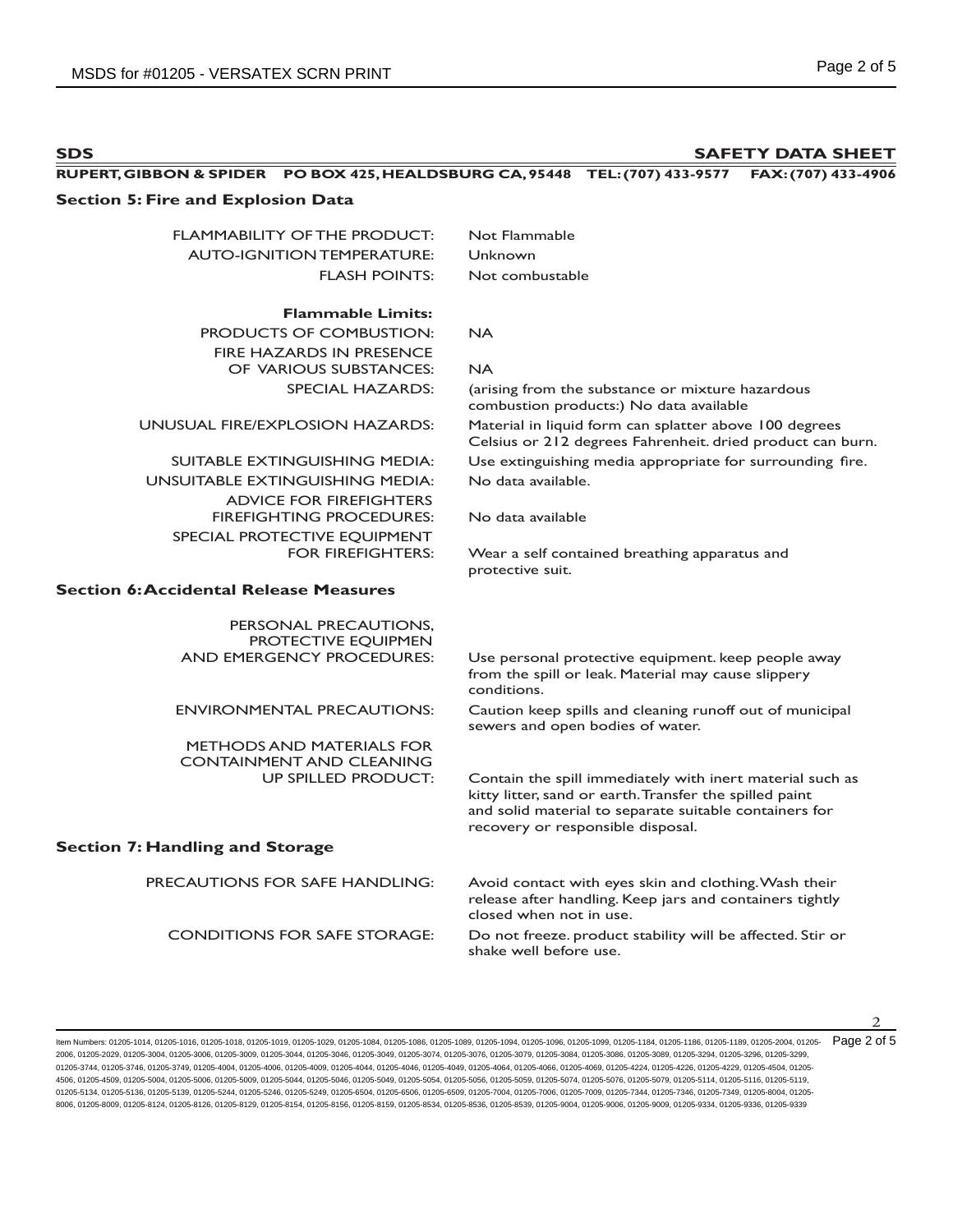3

| <b>SDS</b>                                                                           | <b>SAFETY DATA SHEET</b>                                                                                                                                                                                                                                                                                                                                 |
|--------------------------------------------------------------------------------------|----------------------------------------------------------------------------------------------------------------------------------------------------------------------------------------------------------------------------------------------------------------------------------------------------------------------------------------------------------|
|                                                                                      | RUPERT, GIBBON & SPIDER PO BOX 425, HEALDSBURG CA, 95448 TEL: (707) 433-9577 FAX: (707) 433-4906                                                                                                                                                                                                                                                         |
| STORAGE STABILITY/STORAGE TEMPERATURE:                                               |                                                                                                                                                                                                                                                                                                                                                          |
| material.                                                                            | I - 49 degrees Celsius 434 to 120 degrees Fahrenheit. Do not freeze. Formaldehyde may be generated under acidic<br>conditions. maintain adequate ventilation under these conditions to prevent exposure to formaldehyde above the<br>recommended ceiling of .3 ppm. acidic conditions will also affect stability of product. avoid acidic conditions for |
| <b>Section 8: Exposure Controls/Personal Protection</b>                              |                                                                                                                                                                                                                                                                                                                                                          |
| <b>PROTECTIVE MEASURES:</b>                                                          | Facilities storing or utilizing this material and<br>large volume should be equipped with an eyewash<br>station.                                                                                                                                                                                                                                         |
| <b>INDIVIDUAL PROTECTION MEASURES/</b>                                               |                                                                                                                                                                                                                                                                                                                                                          |
| <b>EYE AND FACE PROTECTION:</b>                                                      | Safety glasses with side shields.                                                                                                                                                                                                                                                                                                                        |
| SKIN AND HAND PROTECTION:                                                            | Gloves                                                                                                                                                                                                                                                                                                                                                   |
| <b>Section 9: Physical and Chemical Properties</b><br>PHYSICAL STATE AND APPEARANCE: | Colored liquid. Low-medium viscosity liquid                                                                                                                                                                                                                                                                                                              |
| ODOR:                                                                                | slight acrylic odor                                                                                                                                                                                                                                                                                                                                      |
| TASTE:                                                                               | <b>NA</b>                                                                                                                                                                                                                                                                                                                                                |
| <b>MOLECULAR WEIGHT:</b>                                                             | <b>NA</b>                                                                                                                                                                                                                                                                                                                                                |
| COLOR:                                                                               | see label color of product                                                                                                                                                                                                                                                                                                                               |
| pH (I% SOLN/WATER):                                                                  | 9.5                                                                                                                                                                                                                                                                                                                                                      |
| <b>SPECIFIC GRAVITY:</b>                                                             | 1.2                                                                                                                                                                                                                                                                                                                                                      |
| RELATIVE DENSITY (WATER=1):                                                          | $+/- 1.2$                                                                                                                                                                                                                                                                                                                                                |
| <b>FREEZING POINT:</b>                                                               | 0 C/ 32 F                                                                                                                                                                                                                                                                                                                                                |
| <b>BOILING POINTS:</b>                                                               | 100 C/ 212F                                                                                                                                                                                                                                                                                                                                              |
| <b>MELTING POINT:</b>                                                                | No data available                                                                                                                                                                                                                                                                                                                                        |
| <b>FLASH POINT:</b>                                                                  | Non-combustible                                                                                                                                                                                                                                                                                                                                          |
| EVAPORATION RATE(BUTYL ECETATE = 1):                                                 | $\leq$                                                                                                                                                                                                                                                                                                                                                   |
| FLAMMABILITY (SOLID, GAS):                                                           | <b>NA</b>                                                                                                                                                                                                                                                                                                                                                |
| LOWER EXPLOSION LIMIT:                                                               | <b>NA</b>                                                                                                                                                                                                                                                                                                                                                |
| <b>UPPER EXPLOSION LIMIT:</b>                                                        | <b>NA</b>                                                                                                                                                                                                                                                                                                                                                |
| <b>CRITICAL TEMPERATURE:</b>                                                         | <b>NA</b>                                                                                                                                                                                                                                                                                                                                                |
| <b>VAPOR PRESSURE:</b>                                                               | 22.665 @ 20C water                                                                                                                                                                                                                                                                                                                                       |
| <b>VAPOR PRESSURE:</b>                                                               | <b>NA</b>                                                                                                                                                                                                                                                                                                                                                |
| <b>VAPOR DENSITY:</b>                                                                | <b>NA</b>                                                                                                                                                                                                                                                                                                                                                |
| <b>VOLATILITY:</b>                                                                   | $< 30\%$                                                                                                                                                                                                                                                                                                                                                 |
| <b>ODOR THRESHOLD:</b>                                                               | <b>NA</b>                                                                                                                                                                                                                                                                                                                                                |
| <b>WATER/OIL DIST. COEFF.:</b>                                                       | <b>NA</b>                                                                                                                                                                                                                                                                                                                                                |
| <b>IONICITY (IN WATER):</b>                                                          | Anionic                                                                                                                                                                                                                                                                                                                                                  |
| <b>DISPERSION PROPERTIES:</b>                                                        | Suspention                                                                                                                                                                                                                                                                                                                                               |
| <b>SOLUBILITY IN WATER:</b>                                                          | Dilutible                                                                                                                                                                                                                                                                                                                                                |
| <b>AUTO IGNITION TEMP:</b>                                                           | <b>NA</b>                                                                                                                                                                                                                                                                                                                                                |

ltem Numbers: 01205-1014, 01205-1016, 01205-1018, 01205-1019, 01205-1029, 01205-1084, 01205-1086, 01205-1094, 01205-1096, 01205-1098, 01205-1089, 01205-1189, 01205-1189, 01205-1089, 01205-2004, 01205-2004, 01205-1189, 0120 2006, 01205-2029, 01205-3004, 01205-3006, 01205-3009, 01205-3044, 01205-3046, 01205-3049, 01205-3074, 01205-3076, 01205-3079, 01205-3084, 01205-3086, 01205-3089, 01205-3294, 01205-3296, 01205-3299, 01205-3744, 01205-3746, 01205-3749, 01205-4004, 01205-4006, 01205-4009, 01205-4044, 01205-4046, 01205-4049, 01205-4064, 01205-4066, 01205-4069, 01205-4224, 01205-4226, 01205-4229, 01205-4504, 01205- 4506, 01205-4509, 01205-5004, 01205-5006, 01205-5009, 01205-5044, 01205-5046, 01205-5049, 01205-5054, 01205-5056, 01205-5059, 01205-5074, 01205-5076, 01205-5079, 01205-5114, 01205-5116, 01205-5119, 01205-5134, 01205-5136, 01205-5139, 01205-5244, 01205-5246, 01205-5249, 01205-6504, 01205-6506, 01205-6509, 01205-7004, 01205-7006, 01205-7009, 01205-7344, 01205-7346, 01205-7349, 01205-8004, 01205- 8006, 01205-8009, 01205-8124, 01205-8126, 01205-8129, 01205-8154, 01205-8156, 01205-8159, 01205-8534, 01205-8536, 01205-8539, 01205-9004, 01205-9006, 01205-9009, 01205-9334, 01205-9336, 01205-9339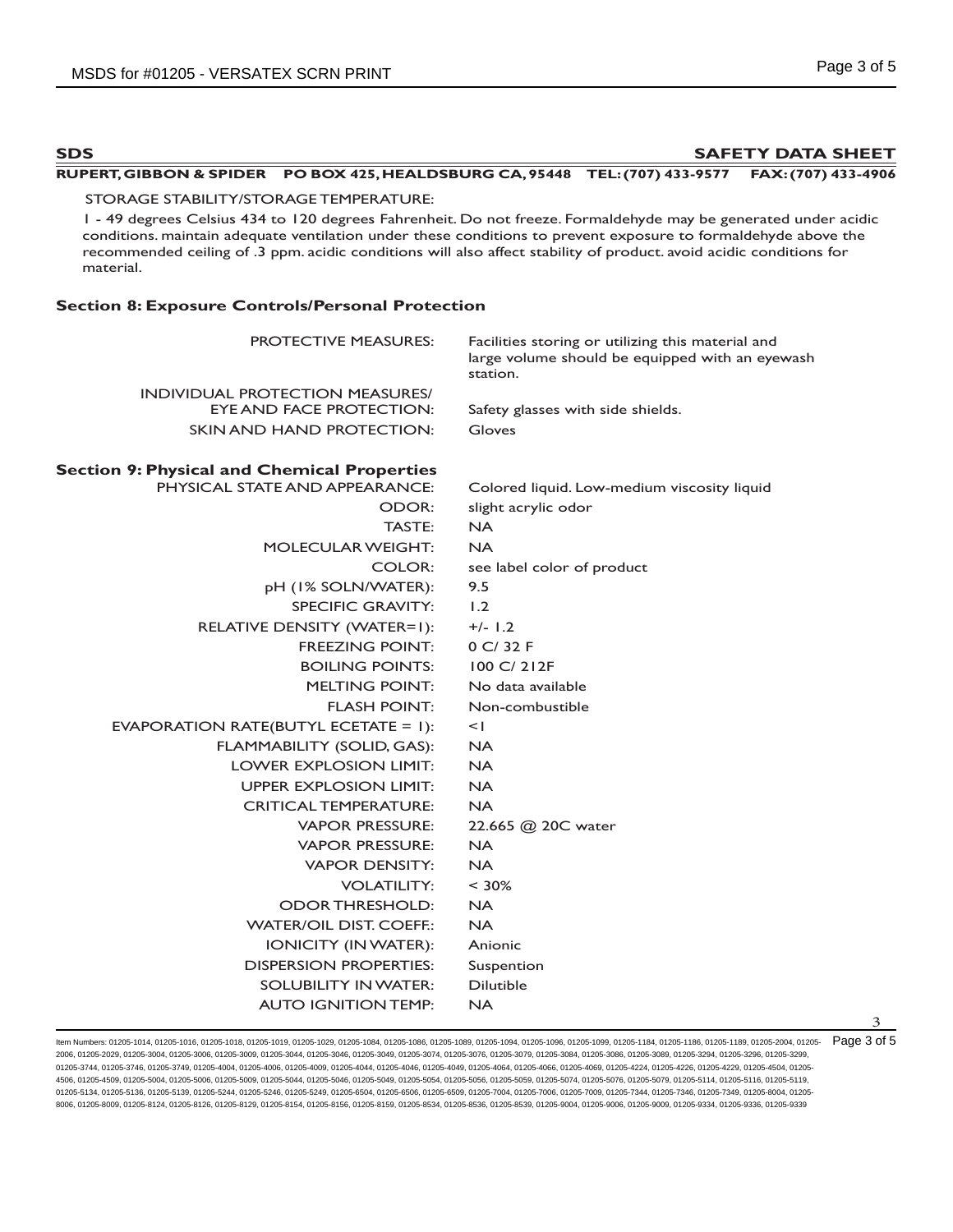| <b>SDS</b>                                                                   | <b>SAFETY DATA SHEET</b> |
|------------------------------------------------------------------------------|--------------------------|
| RUPERT, GIBBON & SPIDER PO BOX 425, HEALDSBURG CA, 95448 TEL: (707) 433-9577 | FAX: (707) 433-4906      |
| DECOMPOSITION TEMP:                                                          | <b>NA</b>                |
| VISCOSITY:                                                                   | 4000-46000cps            |
| KINETIC VISCOSITY:                                                           | <b>NA</b>                |
| <b>EXPLOSIVE PROPERTIES:</b>                                                 | <b>NA</b>                |
| <b>OXIDIZING PROPERTIES:</b>                                                 | <b>NA</b>                |
| <b>MELECULAR WEIGHT:</b>                                                     | <b>NA</b>                |
| <b>Section 10: Stability and Reactivity Data</b>                             |                          |
| <b>REACTIVITY:</b>                                                           | No data available        |
| <b>CHEMICAL STABILITY:</b>                                                   | Stable                   |
| <b>POSSIBILITY OF HAZARDOUS REACTIONS:</b>                                   | None known               |

Product may undergo polymerization

# HAZARDOUS DECOMPOSITION PRODUCTS: Thermal decomposition may yield acrylic monomers

| <b>Section II: Toxicological Information</b> |                                                                               |
|----------------------------------------------|-------------------------------------------------------------------------------|
| <b>SKIN CORROSION/IRRITATION:</b>            | Skin irritation may occur                                                     |
| SERIOUS EYE DAMAGE/IRRITATION:               | No eye irritation                                                             |
| SENSITIZATION:                               | No data available                                                             |
| SPECIFIC TARGET ORGAN SYSTEMIC TOXICITY:     | No data available                                                             |
| <b>CARCINOGENICITY:</b>                      | No data available                                                             |
| <b>REPRODUCTIVE TOXICITY:</b>                | No data available                                                             |
| <b>MUTAGENICITY:</b>                         | No data available                                                             |
| <b>ASPIRATION HAZARD:</b>                    | No data available                                                             |
| <b>COMPONENTS INFLUENCING TOXICOLOGY:</b>    | <b>Residual Monomers</b>                                                      |
| <b>ACRYLIC POLYMERS:</b>                     | Acute inhalation toxicity: The LC 50 has not been determined<br>at this time. |
| <b>RESIDUAL MONOMERS:</b>                    | No information at this time.                                                  |
| <b>ACUTE INHALATION TOXICITY:</b>            | The LC 50 has not been determined at this time.                               |
| <b>Section 12: Ecological Information</b>    |                                                                               |
| <b>GENERAL INFORMATION:</b>                  | No information available at this time                                         |
| <b>ACRYLIC POLYMERS:</b>                     | Acute toxicity to fish: no relevant data found                                |
| <b>RESIDUAL MONOMERS:</b>                    | Acute toxicity to fish: no relevant data found                                |
| PERSISTENCE AND DEGRADABILITY:               | <b>NA</b>                                                                     |
| <b>ACRYLIC POLYMERS:</b>                     | Biodegradabilty: no relevant data found                                       |
| <b>RESIDUAL MONOMERS:</b>                    | <b>NA</b>                                                                     |
| <b>BIODEGRADABILTY:</b>                      | No relevant data found                                                        |
| <b>BIOACUMULATION POTENTIAL:</b>             | <b>NA</b>                                                                     |
| <b>ACRYLIC POLYMERS:</b>                     | <b>NA</b>                                                                     |
| <b>BIOACUMULATION:</b>                       | No relevant data found                                                        |
| <b>RESIDUAL MONOMERS:</b>                    | <b>NA</b>                                                                     |

CONDITIONS TO AVOID: extreme cold or heat

INCOMPATIBLE MATERIALS: Strong acids

ltem Numbers: 01205-1014, 01205-1016, 01205-1018, 01205-1019, 01205-1029, 01205-1084, 01205-1086, 01205-1084, 01206-1096, 01205-1098, 01205-1089, 01205-1188, 01205-1189, 01205-1089, 01205-2004, 01205-2004, 01205-1189, 0120 2006, 01205-2029, 01205-3004, 01205-3006, 01205-3009, 01205-3044, 01205-3046, 01205-3049, 01205-3074, 01205-3076, 01205-3079, 01205-3084, 01205-3086, 01205-3089, 01205-3294, 01205-3296, 01205-3299, 01205-3744, 01205-3746, 01205-3749, 01205-4004, 01205-4006, 01205-4004, 01205-4046, 01205-4049, 01205-4044, 01205-4066, 01205-4069, 01205-4224, 01205-4226, 01205-4229, 01205-4504, 01205-406 4506, 01205-4509, 01205-5004, 01205-5006, 01205-5009, 01205-5044, 01205-5046, 01205-5049, 01205-5054, 01205-5056, 01205-5059, 01205-5074, 01205-5076, 01205-5079, 01205-5114, 01205-5116, 01205-5119, 01205-5134, 01205-5136, 01205-5139, 01205-5244, 01205-5246, 01205-5249, 01205-6504, 01205-6506, 01205-6509, 01205-7004, 01205-7006, 01205-7009, 01205-7344, 01205-7346, 01205-7349, 01205-8004, 01205- 8006, 01205-8009, 01205-8124, 01205-8126, 01205-8129, 01205-8154, 01205-8156, 01205-8159, 01205-8534, 01205-8536, 01205-8539, 01205-9004, 01205-9006, 01205-9009, 01205-9334, 01205-9336, 01205-9339